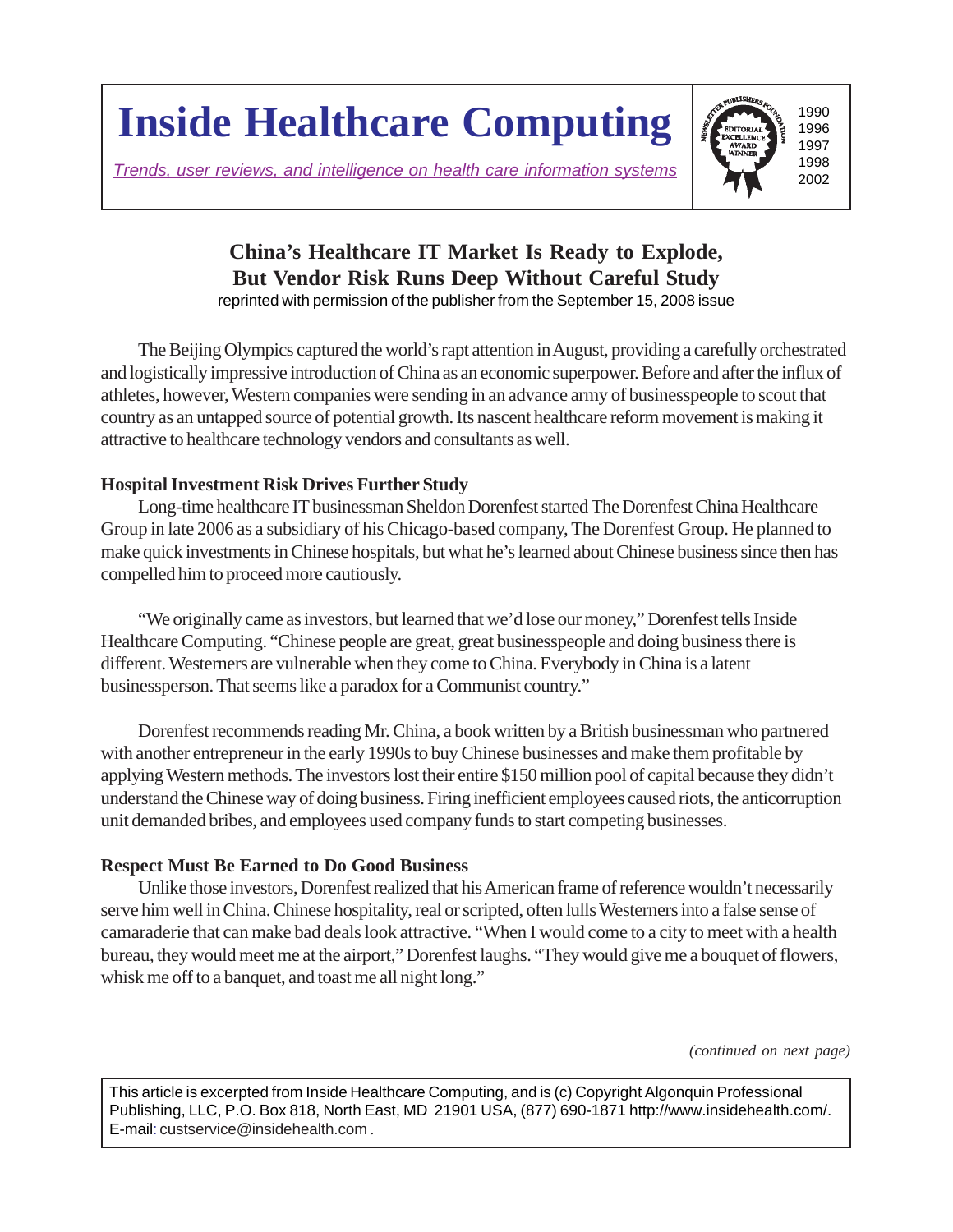#### Dorenfest/Page 2

Dorenfest felt he needed to earn respect on smaller projects to be taken seriously. In the past year, he delayed his planned acquisition of Chinese hospitals to instead focus on consulting. He hopes to develop a reputation as a capable, reliable Western company that can competently do business in China. Once that happens, he'll be more comfortable putting more capital at risk.

By late 2009 or early 2010, Dorenfest China will be ready to make hospital investments. He expects Chinese healthcare reform to take hold by then, with government-run pilot programs underway for delivering care to the poor. That will open up opportunities for Western companies who are further down the IT maturity curve, he believes.

#### **Healthcare Cheap, But Below Western Standards**

Per-person healthcare spending in China is less than \$100 per year, Dorenfest says. Patients themselves pay more than 60 percent of costs. The growing middle class is dissatisfied with wait times and other inefficiencies.

Physician encounters in China last just a couple of minutes. That's because the average visit costs only around \$1, with super-specialists commanding up to \$5. Doctors have to see many patients to make a living, so they unceremoniously tell patients they don't have time to talk or answer questions.

Healthcare reform means bringing hospitals up to Western standards. Growth will be huge, Dorenfest predicts, with 2007's \$1 billion in IT spending growing to \$2 to \$4 billion over the next three years.

#### **Healthcare IT Like 1970s Here**

China's healthcare IT market is small, Dorenfest says, but the software hasn't improved efficiency. "IT governance is like ours of the 1970s to middle 1980s," he explains. "Hospitals went out without functional requirements and bought software without really knowing what they were doing. Things we already know could be helpful to the Chinese healthcare system."

Dorenfest says that Chinese software is not "productized" as it is here. Customers expect vendors to perform on-site modifications after the sale. He expects that vendors will mature over the next five years and will learn how to make their customers happier. That, he says, presents opportunities for Western vendors who can "China-tize" their approach.

Software vendors should not expect to bring in their Western products unchanged and sell them for similar prices, he says. Chinese health officials want to benefit from the hard lessons that US vendors learned from installing and managing generations of systems. They hope to expedite their own maturity by not making those same mistakes.

#### **Lesson: Even Google Has Failed in China**

Western vendors are at a decided disadvantage when trying to negotiate deals with Chinese businesspeople. Many of the most expensive mistakes occurred because companies failed to appreciate just how different the Chinese business culture is.